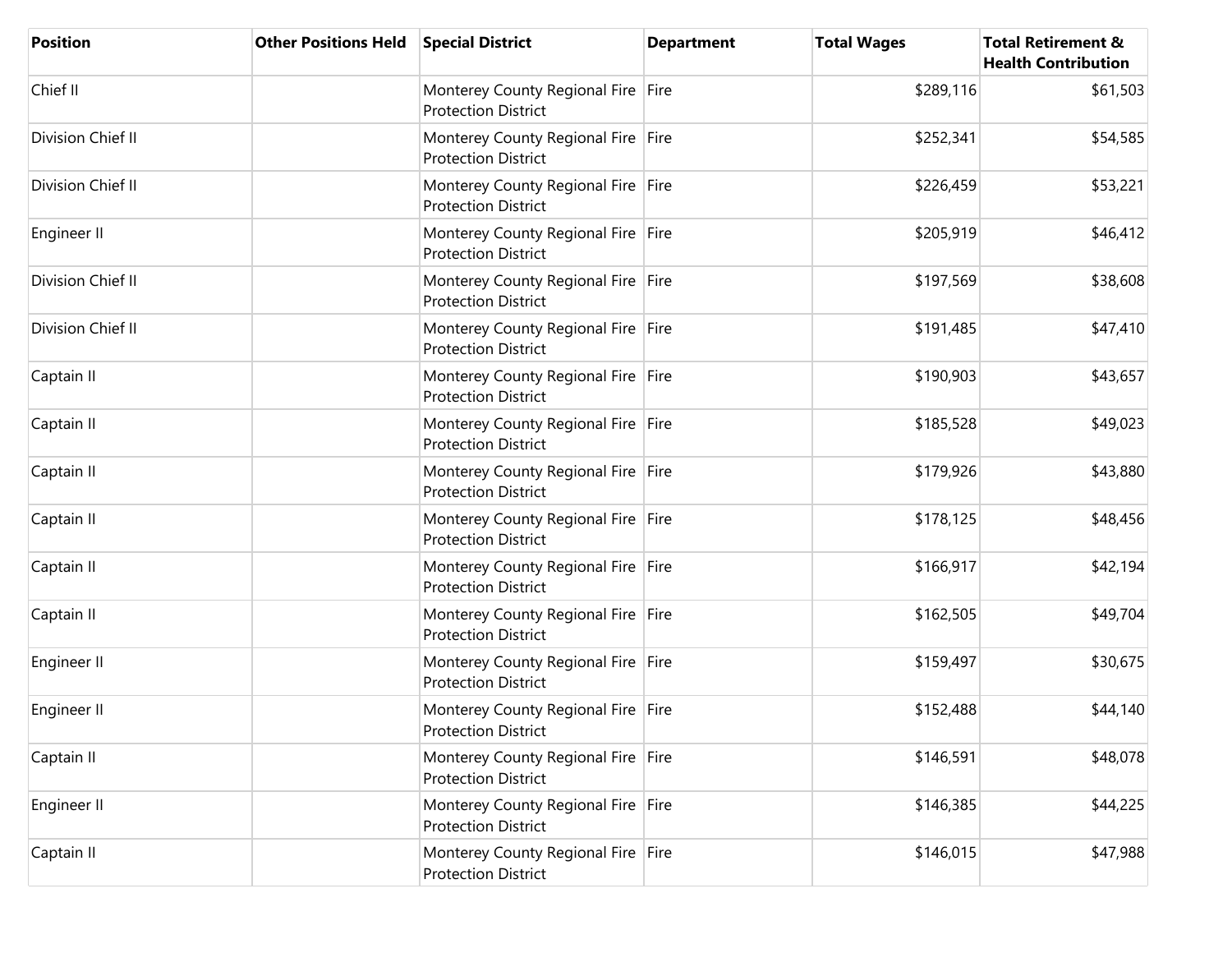| <b>Engineer II</b> | Monterey County Regional Fire Fire<br><b>Protection District</b> | \$144,980 | \$44,574 |
|--------------------|------------------------------------------------------------------|-----------|----------|
| Engineer II        | Monterey County Regional Fire Fire<br><b>Protection District</b> | \$144,213 | \$44,955 |
| Captain II         | Monterey County Regional Fire Fire<br><b>Protection District</b> | \$142,669 | \$43,806 |
| Captain II         | Monterey County Regional Fire Fire<br><b>Protection District</b> | \$141,649 | \$43,166 |
| Firefighter V      | Monterey County Regional Fire Fire<br><b>Protection District</b> | \$140,921 | \$27,881 |
| Firefighter III    | Monterey County Regional Fire Fire<br><b>Protection District</b> | \$138,565 | \$20,060 |
| <b>Engineer II</b> | Monterey County Regional Fire Fire<br><b>Protection District</b> | \$137,708 | \$44,603 |
| Captain II         | Monterey County Regional Fire Fire<br><b>Protection District</b> | \$136,221 | \$47,918 |
| Captain II         | Monterey County Regional Fire Fire<br><b>Protection District</b> | \$133,070 | \$48,439 |
| Captain II         | Monterey County Regional Fire Fire<br><b>Protection District</b> | \$131,999 | \$46,598 |
| Captain II         | Monterey County Regional Fire Fire<br><b>Protection District</b> | \$130,597 | \$45,882 |
| Captain II         | Monterey County Regional Fire Fire<br><b>Protection District</b> | \$129,112 | \$43,138 |
| Firefighter V      | Monterey County Regional Fire Fire<br><b>Protection District</b> | \$127,863 | \$37,475 |
| Firefighter V      | Monterey County Regional Fire Fire<br><b>Protection District</b> | \$127,580 | \$37,445 |
| Firefighter V      | Monterey County Regional Fire Fire<br><b>Protection District</b> | \$127,473 | \$42,684 |
| Engineer II        | Monterey County Regional Fire Fire<br><b>Protection District</b> | \$126,879 | \$46,141 |
| Firefighter E      | Monterey County Regional Fire Fire<br><b>Protection District</b> | \$126,167 | \$43,069 |
| <b>Engineer II</b> | Monterey County Regional Fire Fire<br><b>Protection District</b> | \$120,127 | \$44,529 |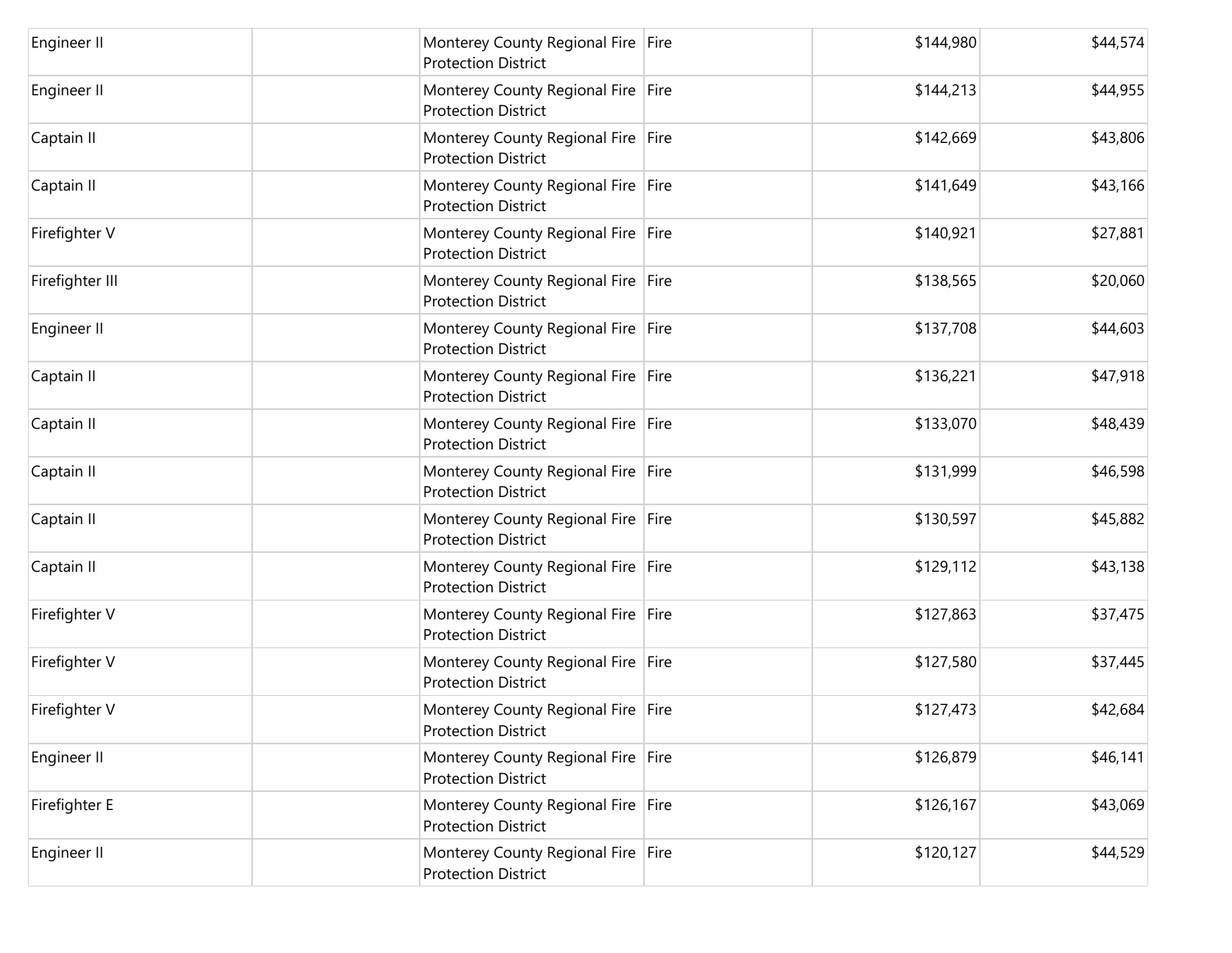| Engineer II     | Monterey County Regional Fire Fire<br><b>Protection District</b> | \$116,494 | \$44,022 |
|-----------------|------------------------------------------------------------------|-----------|----------|
| Engineer II     | Monterey County Regional Fire Fire<br><b>Protection District</b> | \$115,941 | \$44,791 |
| Firefighter III | Monterey County Regional Fire Fire<br><b>Protection District</b> | \$114,699 | \$41,262 |
| Firefighter II  | Monterey County Regional Fire Fire<br><b>Protection District</b> | \$113,516 | \$19,692 |
| Firefighter E   | Monterey County Regional Fire Fire<br><b>Protection District</b> | \$113,440 | \$43,759 |
| Engineer II     | Monterey County Regional Fire Fire<br><b>Protection District</b> | \$109,666 | \$45,667 |
| Firefighter V   | Monterey County Regional Fire Fire<br><b>Protection District</b> | \$107,818 | \$43,587 |
| Engineer II     | Monterey County Regional Fire Fire<br><b>Protection District</b> | \$107,608 | \$45,683 |
| Firefighter E   | Monterey County Regional Fire Fire<br><b>Protection District</b> | \$107,511 | \$43,219 |
| Engineer II     | Monterey County Regional Fire Fire<br><b>Protection District</b> | \$106,116 | \$44,424 |
| Firefighter V   | Monterey County Regional Fire Fire<br><b>Protection District</b> | \$106,075 | \$41,709 |
| Firefighter I   | Monterey County Regional Fire Fire<br><b>Protection District</b> | \$103,505 | \$19,218 |
| Engineer II     | Monterey County Regional Fire Fire<br><b>Protection District</b> | \$103,355 | \$44,260 |
| Firefighter III | Monterey County Regional Fire Fire<br><b>Protection District</b> | \$101,758 | \$19,695 |
| Firefighter E   | Monterey County Regional Fire Fire<br><b>Protection District</b> | \$100,953 | \$43,683 |
| Firefighter IV  | Monterey County Regional Fire Fire<br><b>Protection District</b> | \$100,444 | \$35,947 |
| Firefighter V   | Monterey County Regional Fire Fire<br><b>Protection District</b> | \$100,054 | \$42,513 |
| Firefighter V   | Monterey County Regional Fire Fire<br><b>Protection District</b> | \$98,088  | \$41,799 |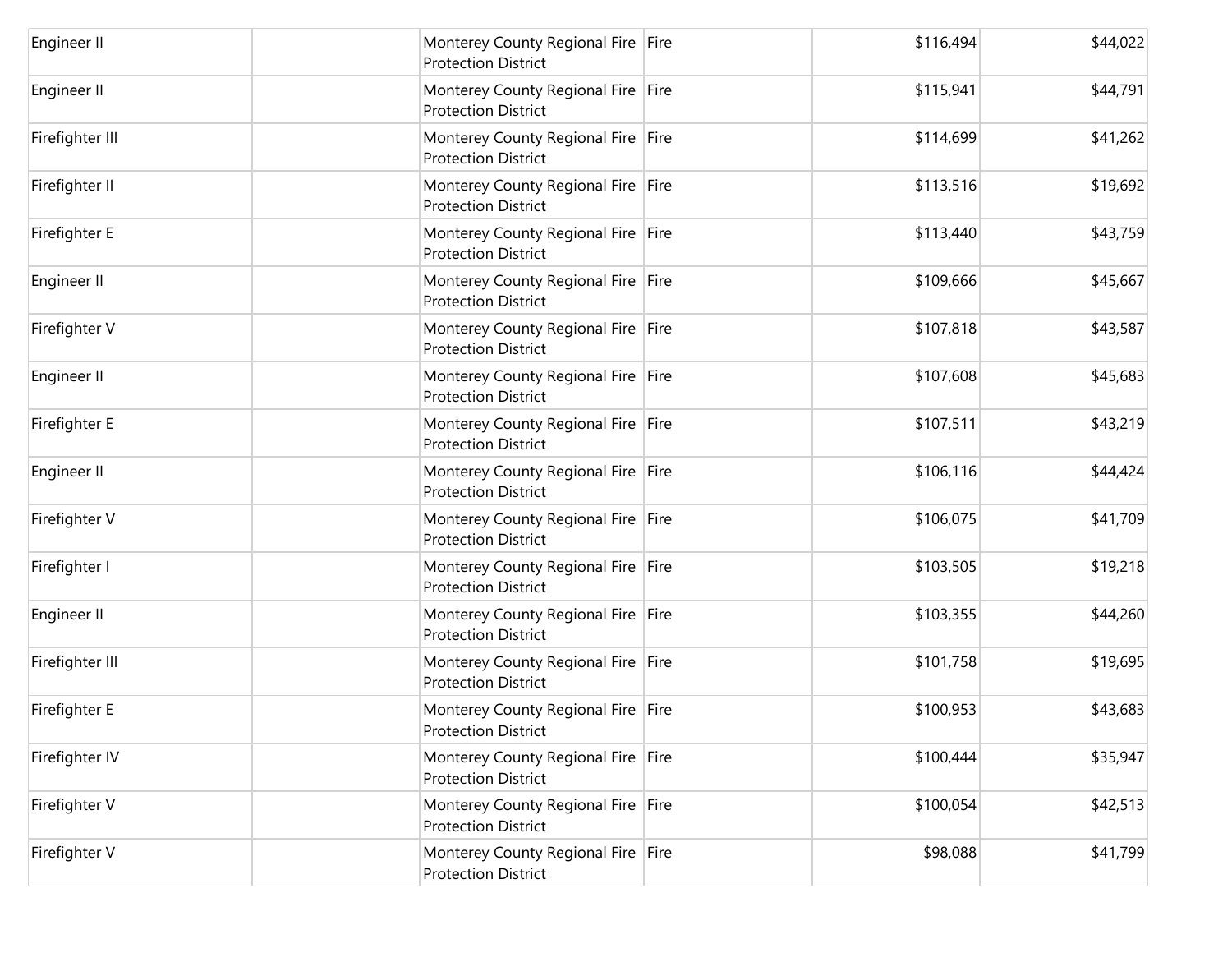| Deputy Fire Marshal V | Monterey County Regional Fire Fire<br><b>Protection District</b>   | \$93,008 | \$42,749 |
|-----------------------|--------------------------------------------------------------------|----------|----------|
| Firefighter V         | Monterey County Regional Fire Fire<br><b>Protection District</b>   | \$92,365 | \$41,540 |
| Firefighter I         | Monterey County Regional Fire Fire<br><b>Protection District</b>   | \$77,152 | \$16,681 |
| Firefighter II        | Monterey County Regional Fire Fire<br><b>Protection District</b>   | \$75,298 | \$28,818 |
| Firefighter I         | Monterey County Regional Fire Fire<br><b>Protection District</b>   | \$64,382 | \$11,108 |
| Firefighter II        | Monterey County Regional Fire Fire<br><b>Protection District</b>   | \$48,146 | \$9,245  |
| Firefighter I         | Monterey County Regional Fire   Fire<br><b>Protection District</b> | \$30,906 | \$6,286  |
| Volunteer             | Monterey County Regional Fire Fire<br><b>Protection District</b>   | \$12,662 | \$0      |
| Volunteer             | Monterey County Regional Fire Fire<br><b>Protection District</b>   | \$7,632  | \$0      |
| Volunteer             | Monterey County Regional Fire Fire<br><b>Protection District</b>   | \$4,990  | \$0      |
| Volunteer             | Monterey County Regional Fire Fire<br><b>Protection District</b>   | \$4,690  | \$0      |
| Volunteer             | Monterey County Regional Fire Fire<br><b>Protection District</b>   | \$4,663  | \$0      |
| Volunteer             | Monterey County Regional Fire Fire<br><b>Protection District</b>   | \$3,452  | \$0      |
| Volunteer             | Monterey County Regional Fire Fire<br><b>Protection District</b>   | \$2,850  | \$0      |
| Volunteer             | Monterey County Regional Fire Fire<br><b>Protection District</b>   | \$2,250  | \$0      |
| Volunteer             | Monterey County Regional Fire Fire<br><b>Protection District</b>   | \$2,140  | \$0      |
| Volunteer             | Monterey County Regional Fire Fire<br><b>Protection District</b>   | \$2,130  | \$0      |
| Volunteer             | Monterey County Regional Fire Fire<br><b>Protection District</b>   | \$1,575  | \$0      |